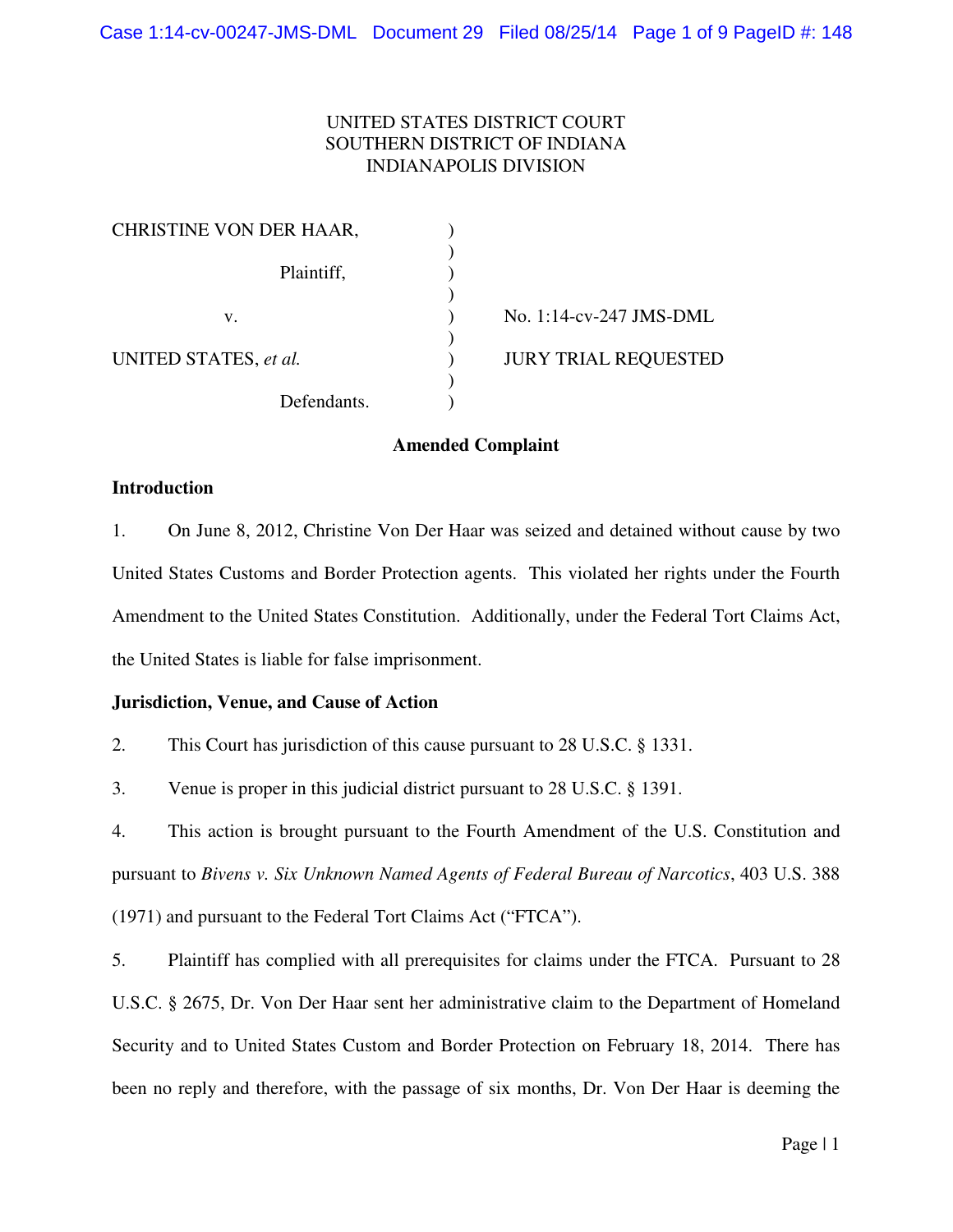claim to be denied pursuant to 28 U.S.C. § 2675(a).

### **Parties**

5. Christine Von Der Haar is an adult resident of Bloomington, Indiana.

6. Sherlana Leiba and Mr. Cones were, on June 8, 2012, employed by the United States Customs and Border Protection in Indianapolis, Indiana.

#### **Factual Allegations**

7. Dr. Von Der Haar is a Senior Lecturer in the Department of Sociology at Indiana University in Bloomington, Indiana. She holds a Ph.D. that she received from Indiana University in 1985 and she holds masters degrees in both journalism and secondary education.

8. As a teenager, she was in an educational program in Europe where she met Dimitris Papatheodoropoulos, a Greek national.

9. Approximately 40 years later she became reacquainted with Mr. Papatheodoropoulos via the internet.

10. By that point Mr. Papatheodoropoulos had become successful as a transportation manager, employed in two Olympic games and also at the Arab Games in Qatar.

11. Dr. Von Der Haar and Mr. Papatheodoropoulos communicated frequently through emails. Some of these emails were flirtatious and romantic in nature.

12. In June of 2012 Mr. Papatheodoropoulos arrived in the United States to visit with Dr. Von Der Haar. He also planned to conduct business while in the United States.

13. Mr. Papatheodoropoulos arrived with a B1/B2 visa issued by the United States Embassy in Athens. This is a business/leisure visa with an expiration date of May 2, 2022. Mr. Papatheodoropoulos planned to stay until October of 2012 and intended to work as well as visit Dr. Von Der Haar.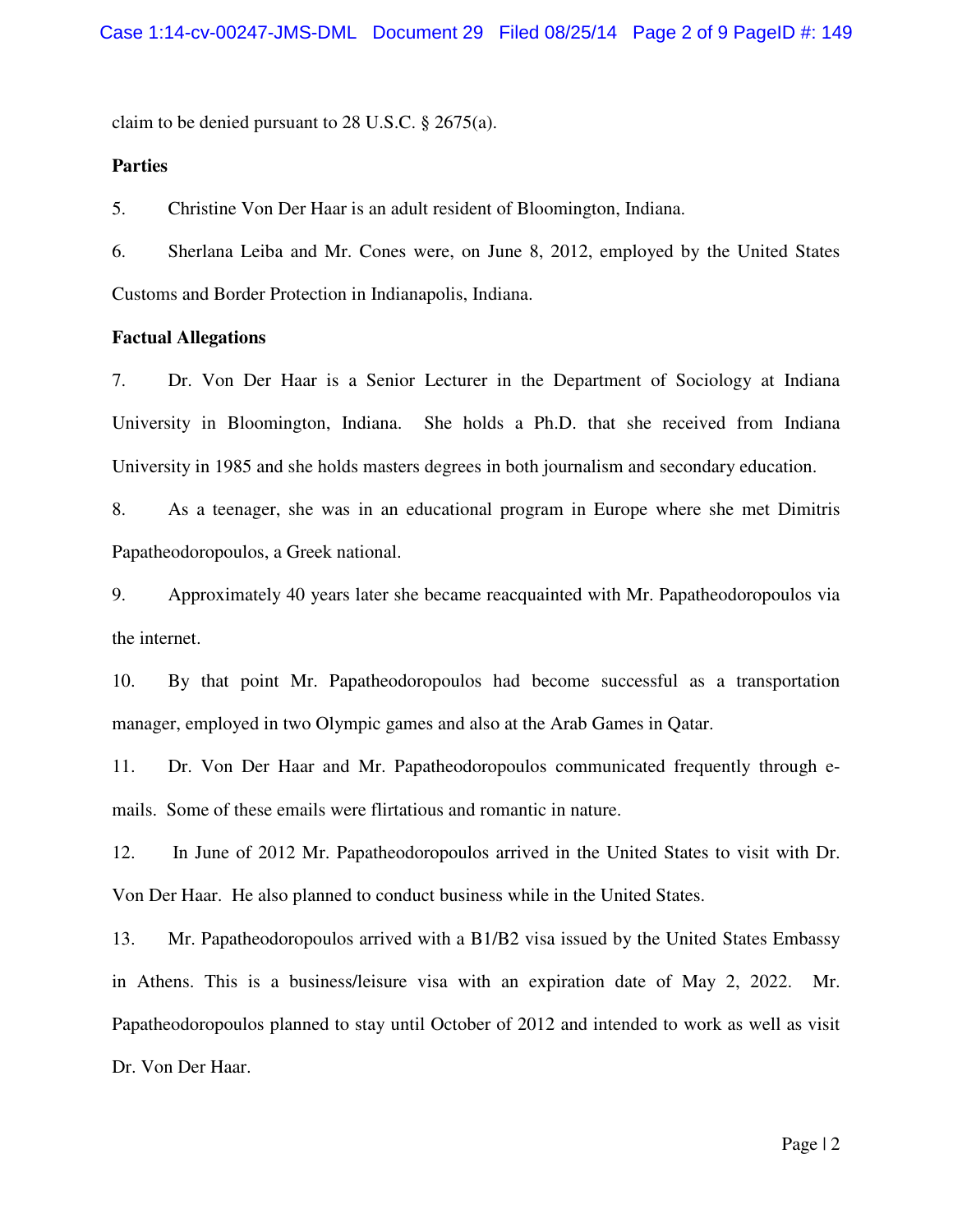14. Mr. Papatheodoropoulos flew into Indianapolis and cleared customs. He had in his possession a laptop computer and hard drives for a computer server.

15. The computer server (minus its hard drive), as well as other items, were not carried by Mr. Papatheodoropoulos through customs but were shipped separately. They arrived a few days after he arrived.

16. Dr. Von Der Haar and Mr. Papatheodoropoulos returned to the Indianapolis airport on June 5, 2012, after receiving word from the airline that had transported the above items that the items had arrived.

17. When Mr. Papatheodoropoulos and Dr. Von Der Haar went to the airline office to retrieve the items they were informed that they had to go to the offices of Customs and Border Protection to get the necessary paperwork.

18. They went to the offices of Customs and Border Protection, located in a separate building on the grounds of the Indianapolis airport. They were told that they had arrived too late and should return on June 8, 2012.

19. On June 8, 2012, Dr. Von Der Haar and Mr. Papatheodoropoulos returned to the offices of Customs and Border Protection.

20. There is a small waiting area at the Customs and Border Protection offices with a small window that allows visitors to converse with persons inside the office.

21. There was a Customs and Border Protection agent who was at the window who, upon being informed of the identity of Mr. Papatheodoropoulos and Dr. Von Der Haar, asked them if they were planning to marry, which perplexed them.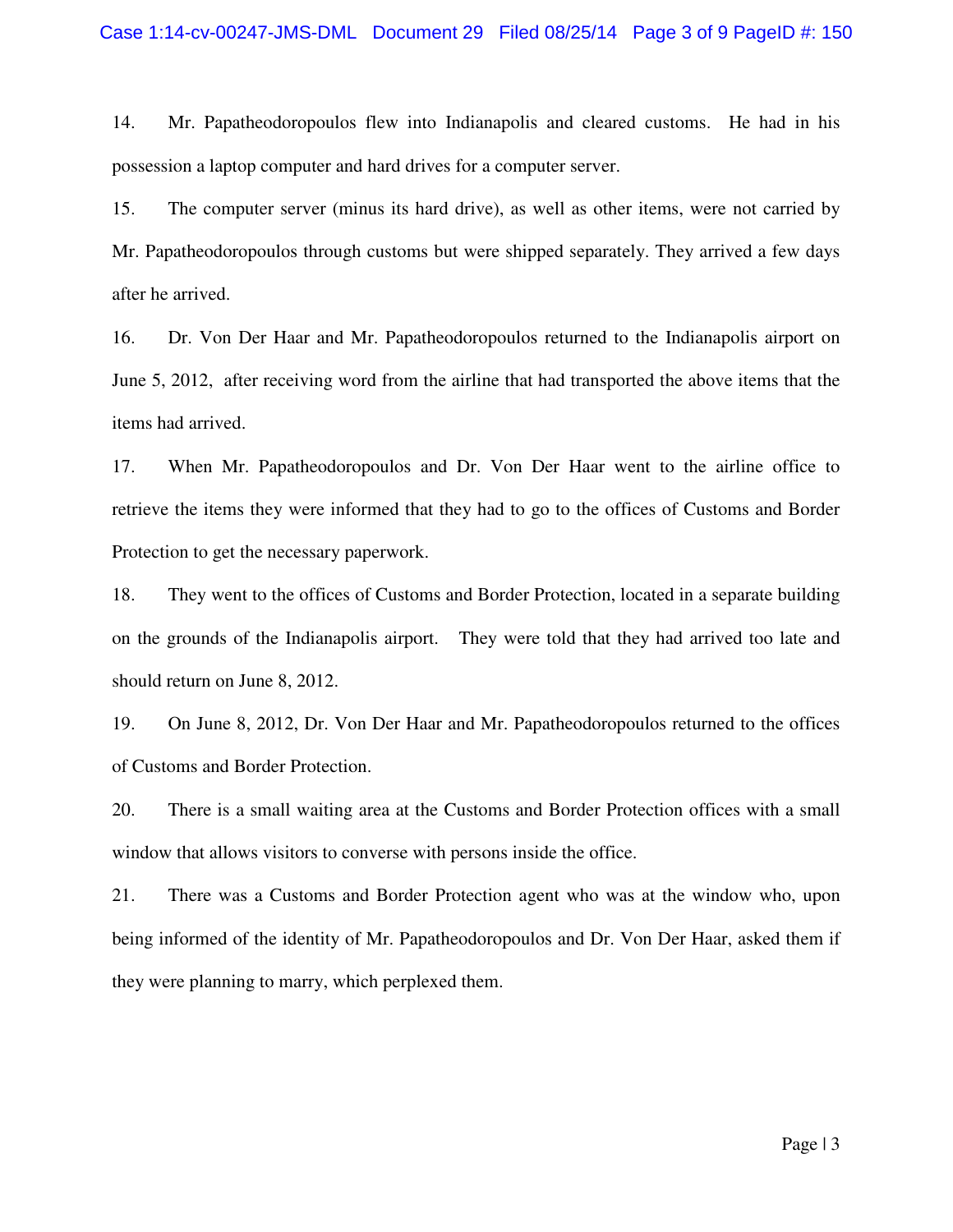22. The agent indicated that Customs and Border Protection agents had to speak with Mr. Papatheodoropoulos inside the office and he was taken, through a previously locked door, into the interior of the office.

23. Dr. Von Der Haar remained in the waiting room.

24. After approximately one hour Customs and Border Protection agents, defendants Ms. Leiba and Mr. Cones, came to the waiting room and told Dr. Von Der Haar that they needed to talk to her.

25. They escorted her through the locked door into the interior of the office and into a small windowless office that contained a couch and a desk.

26. Dr. Von Der Haar sat on the couch and the two agents stood near the doorway of the office. The office door was partly closed and the agents obstructed it.

27. The agents were in uniform and Dr. Von Der Haar believed that they carried weapons.

28. Defendant Leiba asked questions of Dr. Von Der Haar while defendant Cones remained blocking the exit.

29. Defendant Leiba asked Dr. Von Der Haar about the nature of her relationship with Mr. Papatheodoropoulos.

30. Defendant Leiba asked her about the contents of email messages that Dr. Von Der Haar and Mr. Papatheodoropoulos had sent each other.

31. Given that Mr. Papatheodoropoulos had retained his hard drive that contained the emails, the only way that the Customs and Border Protection Agents could have reviewed the emails is for someone to have surreptitiously monitored the communications between Dr. Von Der Haar and Mr. Papatheodoropoulos and reported those communications to the agents questioning her.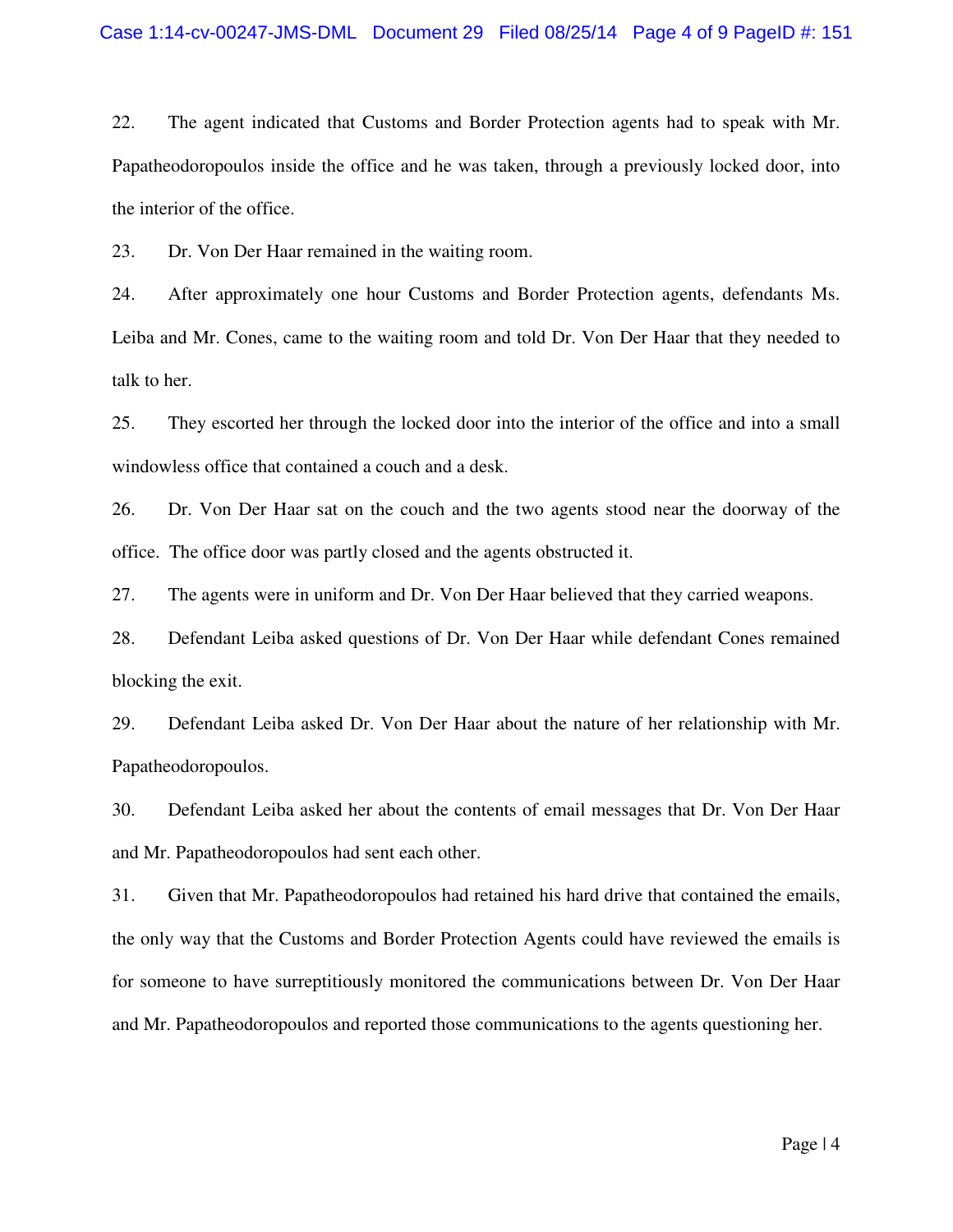32. Defendant Leiba admitted that employees of the United States had read email communications between Dr. Von Der Haar and Mr. Papatheodoropoulos.

33. Dr. Von Der Haar attempted to answer the inquiries she was receiving about the nature of their relationship, although the reasons for the questions were not clear to her.

34. Defendant Leiba asked about parties that Mr. Papatheodoropoulos had mentioned in his emails.

35. Defendant Leiba asked why Mr. Papatheodoropoulos had so many cell phones and whether Dr. Von Der Haar had bought him a cell phone to use in the United States.

36. At no time during this questioning did either defendant inform Dr. Von Der Haar that she was free to leave or that she could refuse to answer the questions.

37. Dr. Von Der Haar did not believe that she was free to leave the office and a reasonable person would not have believed that he or she was free to leave the office. She felt that she had to answer the questions and a reasonable person would have felt that he or she had to answer the questions.

38. After 15-20 minutes the agents finished questioning her and led her back through the locked door into the waiting room.

39. Mr. Papatheodoropoulos was still being questioned and had not yet been released.

40. She therefore waited for Mr. Papatheodoropoulos.

41. After about 30 minutes both defendants, Ms. Leiba and Mr. Cones, returned and indicated that they had more questions for Dr. Von Der Haar.

42. Again, Dr. Von Der Haar was led back through the locked door by the uniformed agents who she perceived as armed to the small office where she was before.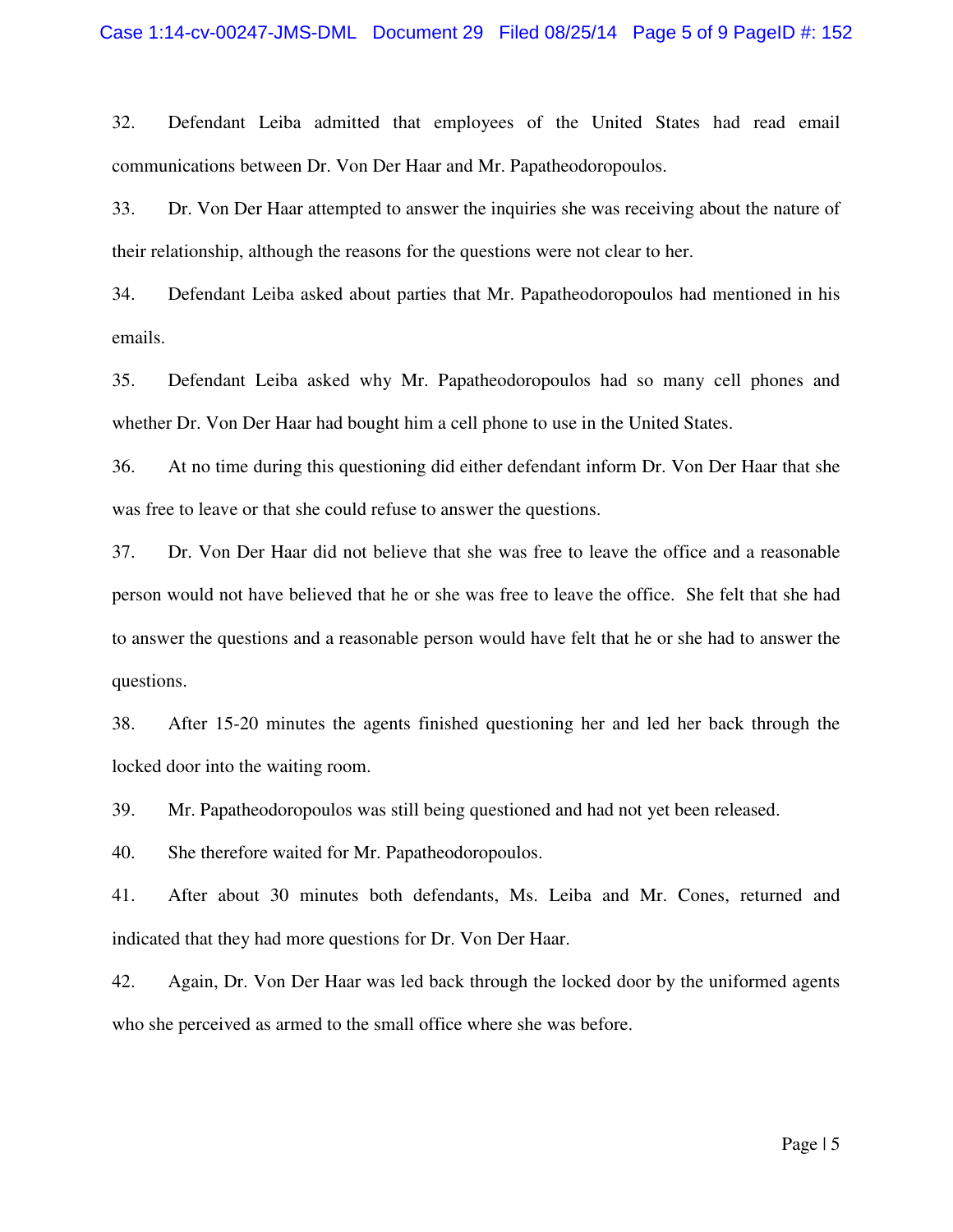### Case 1:14-cv-00247-JMS-DML Document 29 Filed 08/25/14 Page 6 of 9 PageID #: 153

43. Again, she was not informed that she did not have to talk to the agents or that she was free to leave.

44. Again, she sat on the sofa and the agents stood, blocking the doorway.

45. She did not feel free to leave and a reasonable person would not have felt free to leave. She felt that she had to answer the questions and a reasonable person would have felt that he or she had to answer the questions.

46. Defendant Leiba asked Dr. Von Der Haar if she and Mr. Papatheodoropoulos were having sexual relations.

47. Dr. Von Der Haar was allowed to leave after five minutes and was escorted back to the waiting room.

48. After approximately 4  $\frac{1}{2}$  - 5 hours Mr. Papatheodoropoulos was allowed to leave and was escorted back to the waiting room.

49. However, the Customs and Border Protection agents seized Mr. Papatheodoropoulos' passport.

50. On June 8, 2012, Mr. Papatheodoropoulos was served with notice that a proceeding was initiated against him for removal from the United States. The notice stated, in relevant part:

You obtained your B1/B2 visa by misrepresenting your intentions to come to the United States to wit; It is your intention to immigrate to the United States, you abandoned your foreign residence, you intend to overstay your admission to the United States.

51. None of this was true.

52. Mr. Papatheodoropoulos consulted with lawyers and the Greek Consulate in Chicago and the removal action did not proceed.

53. His passport was returned to him and he left the United States at the end of August of 2012 and has not returned.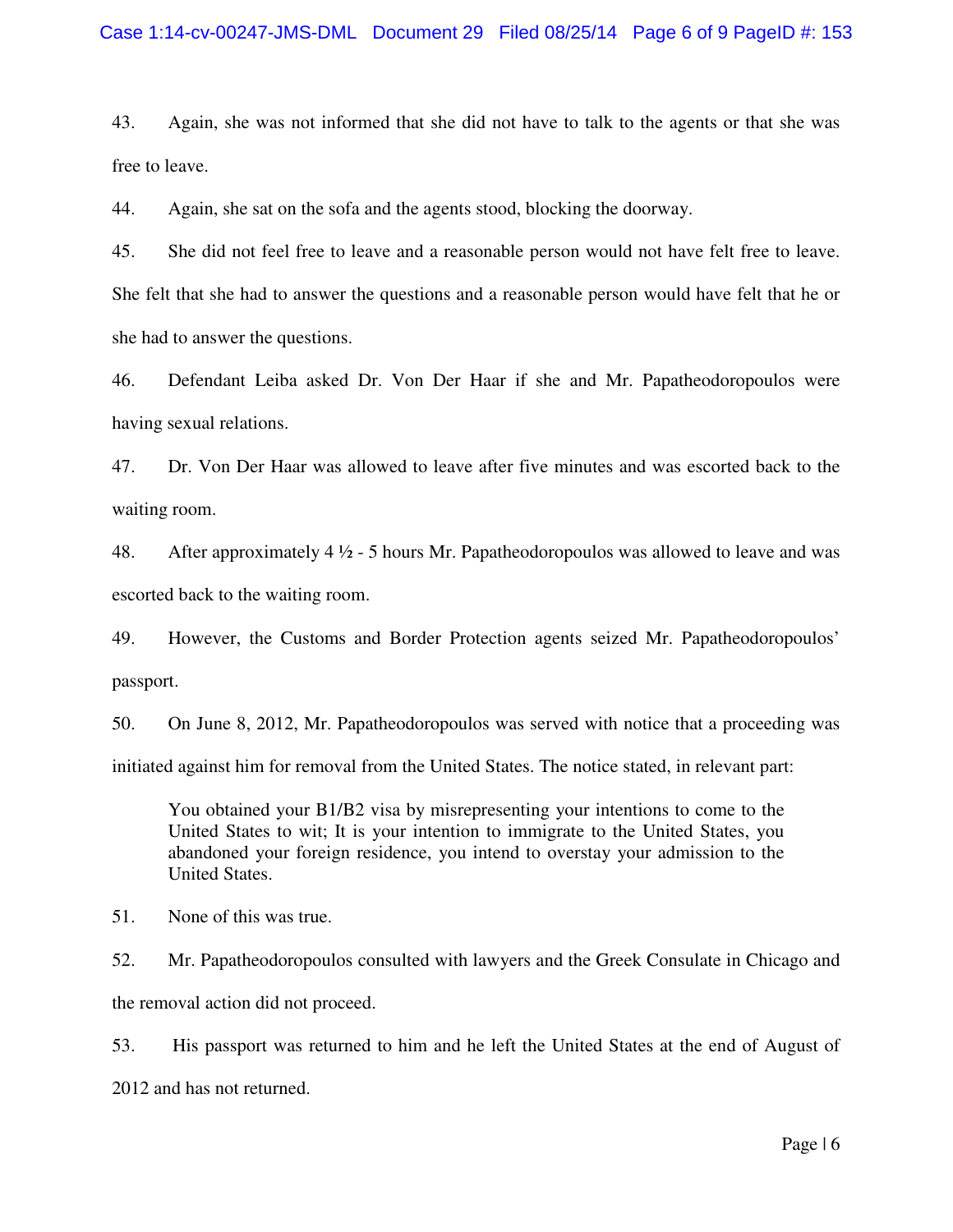54. The detention of Dr. Von Der Haar was without cause or justification.

55. Such detention constitutes false imprisonment in that Dr. Von Der Haar suffered an unlawful restraint on her freedom of movement against her will.

56. The detention of Dr. Von Der Haar by the defendants caused her anxiety, concern, distress, and other damages.

57. At all times defendants were acting under color of federal law and within the scope of their employment.

### **Request for jury trial**

58. Dr. Von Der Haar requests a jury trial on all claims in this case that may be tried to a jury.

### **Cause of action**

59. Defendants' detention of Dr. Von Der Haar, without cause or reasonable suspicion, constitutes an unreasonable seizure in violation of the Fourth Amendment. This claim is made pursuant to *Bivens v. Six Unknown Named Agents of Federal Bureau of Narcotics*, 403 U.S. 388 (1971).

60. The actions of the defendants, resulting in the erroneous detention of, and injury to, Dr. Von Der Haar, caused plaintiff to suffer false imprisonment, causing damages, and the United States is therefore liable under the Federal Tort Claims Act.

#### **Request for relief**

WHEREFORE, plaintiff respectfully requests that this Court:

- a. Accept jurisdiction of this case.
- b. Award plaintiff her compensatory damages after a trial by jury.
- c. Award all other proper relief.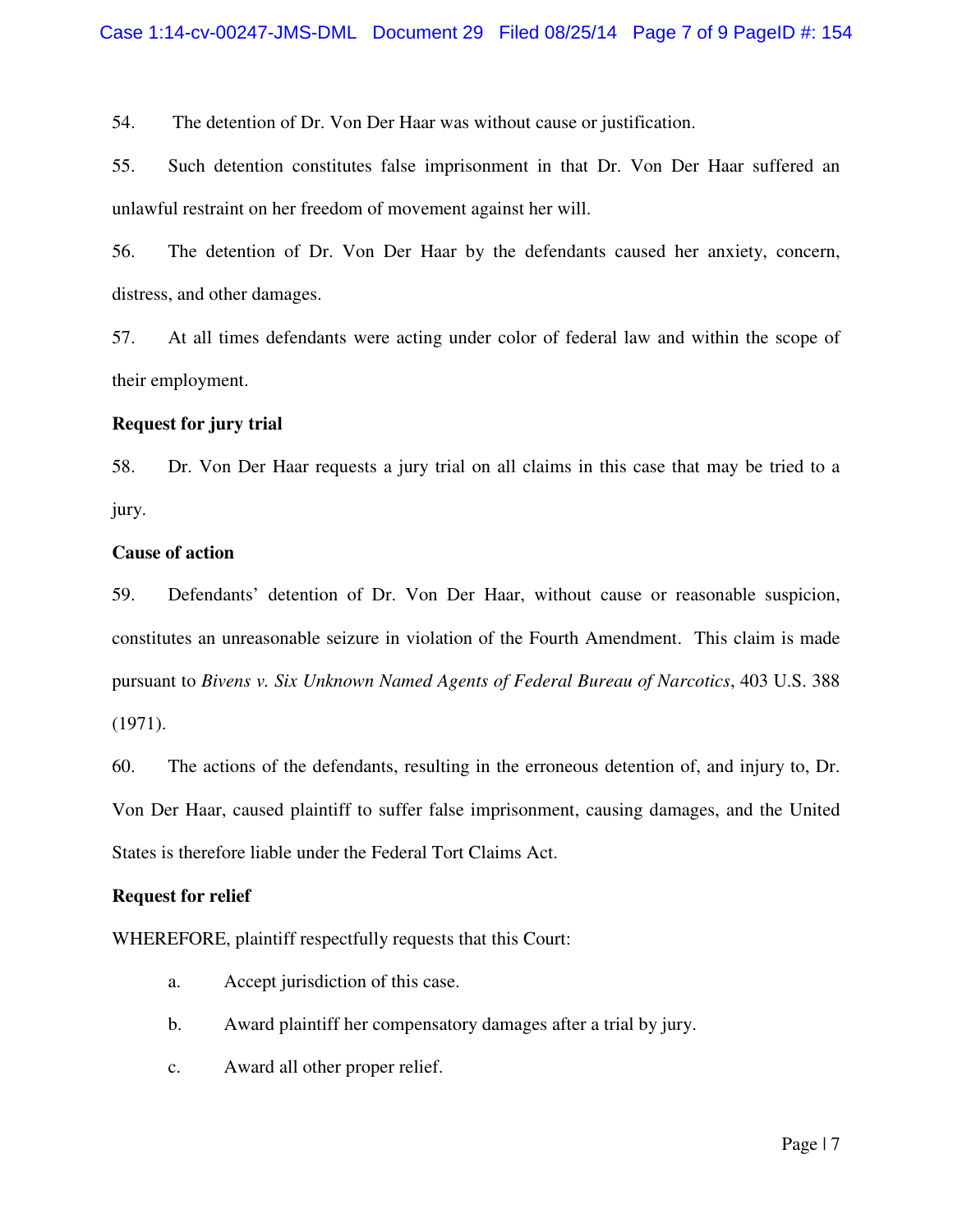#### /s/ Kenneth J. Falk

 Kenneth J. Falk No. 6777-49 ACLU of Indiana 1031 E. Washington St. Indianapolis, IN 46202 317/635-4059 fax: 317/635-4105 kfalk@aclu-in.org

#### /s/ Gavin M. Rose

 Gavin M. Rose No. 26565-53 ACLU of Indiana 1031 E. Washington St. Indianapolis, IN 46202 317/635-4059 fax: 317/635-4105 grose@aclu-in.org

#### /s/ Kelly R. Eskew

 Kelly R. Eskew No. 22953-49 ACLU of Indiana 1031 E. Washington St. Indianapolis, IN 46202 317/635-4059 fax: 317/635-4105 keskew@aclu-in.org

Attorneys for Plaintiff